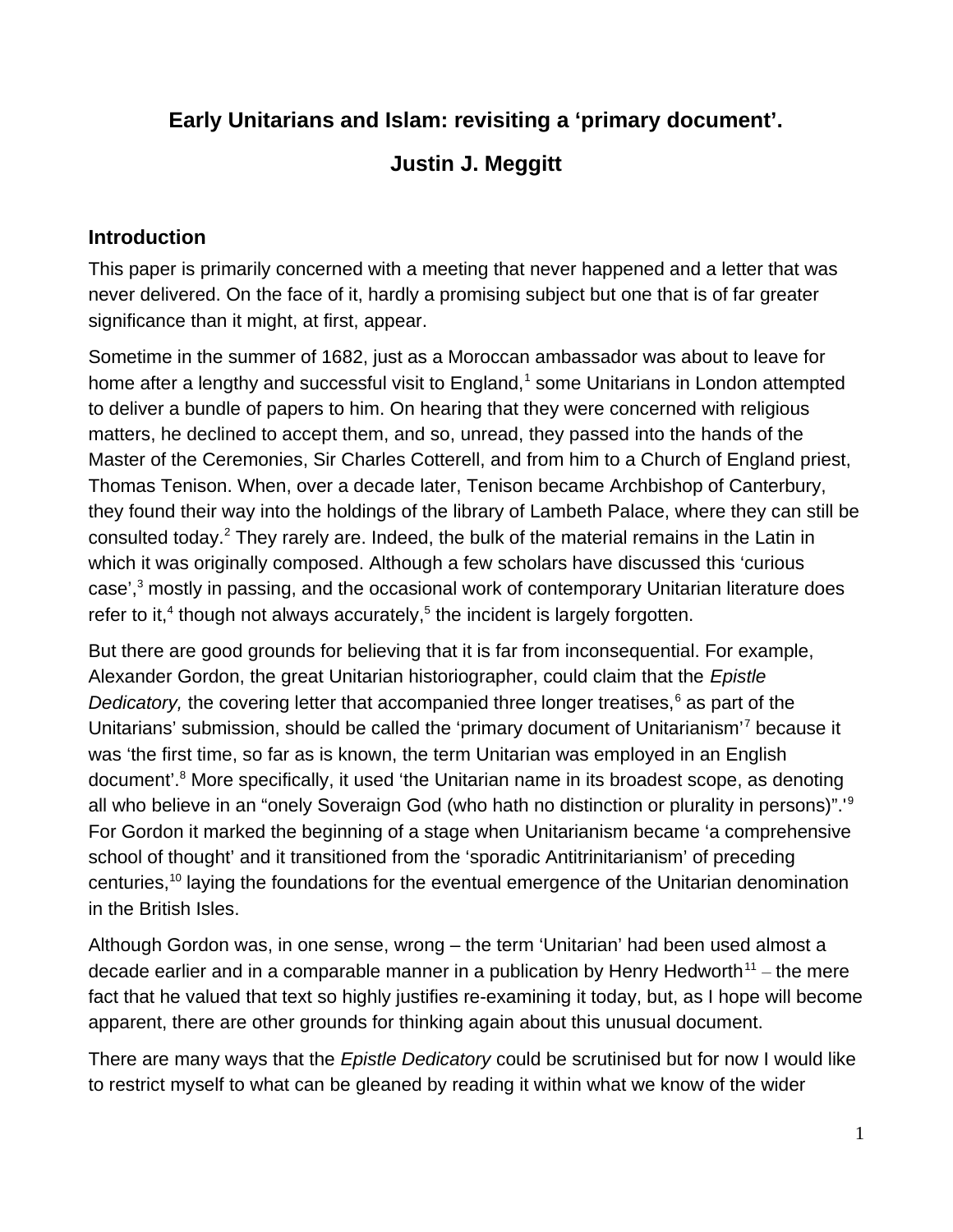context of early Unitarian interpretations of Islam. But before doing this, it is important to give a brief summary of the letter's contents.

### **The** *Epistle Dedicatory***: Contents**

After some initial flattering remarks about the ambassador, the letter begins by the authors identifying themselves as belonging to 'the Sect of Christians called Unitarians' and congratulating the ambassador and his retinue for being 'fellow Worshippers of that sole Supreme Deity of the Almighty Father and Creator', and, unlike Christians in the 'Western part of the world', preserving 'the excellent Knowledge of that Truth touching a belief on an only Soveraign<sup>12</sup> God (who hath no Distinction or Plurality in Persons).<sup>13</sup> The ambassador is then informed of the letter of Ahmet Ben Abdalla, which dates from earlier in the century, a work that both expounds Islamic beliefs and attacks both Catholicism and Protestantism, and the Latin text of which they have included as the second document in their collection.<sup>14</sup> However, the authors complain, 'such errors, we Unitarians, do abhor as well as the Mahumetans, in which we must agree in such even against our fellow Christians',  $15$  and so they have also submitted two further treatises in which they claim to:

First…to set forth … in what points all Christians do generally agree with the Mahometans in matters of religion. 2ndly In what things Christians Universally disagree from you with the reasons for the same. 3rdly. In what cases you do justly dissent from the *Roman Catholicks*. 4Thly.The Protestant Christians do joyn with you in your condemning of the Romish errors, and theirs and our reasons for the same. 5thly. […] in what Articles, we the *Unitarian Christians* do solely concur with you Mahumetans […] [I]n the 6th place [...] undertake to discover unto you […] those weak places that are found in the platform of your Religion; and […] offer to your Consideration some Materials to repair them.<sup>16</sup>

The rest of this initial letter consists of the anonymous authors, who describe themselves as 'two single Philosophers' and 'Orators of the Unitarians'<sup>17</sup> claiming that they speak on behalf of 'a great and considerable People',<sup>18</sup> making a case for the antiquity of their form of Christianity<sup>19</sup> and its distinction from 'those backsliding Christians named Trinitarians',<sup>20</sup> and explaining that, although plentiful elsewhere, 'in the West and North we are not so numerous, by reason of the inhumanity of the clergy.<sup>21</sup> They conclude the letter with an offer to visit Morocco to discuss its contents with 'the Learned of your Country'.<sup>22</sup>

As is perhaps already apparent, this epistle includes a strikingly positive estimation of Islam in relation to Christianity. The authors evidently have a high regard for the faith of Muslims, indeed they include them at the end of a list of Christian churches that 'maintain with us the faith of One Soveriegn God', saying 'And why should I forget to add you Mahumetans'?<sup>23</sup> They also have a high estimation of Muhammad, as someone who was raised up by God as a 'Scourge of the idolizing Christians' (the Trinitarians), $^{24}$  and whom they seem to accept as a 'Preacher' of the 'Gospel of Christ'<sup>25</sup>. Indeed, so exalted is their estimation of him that they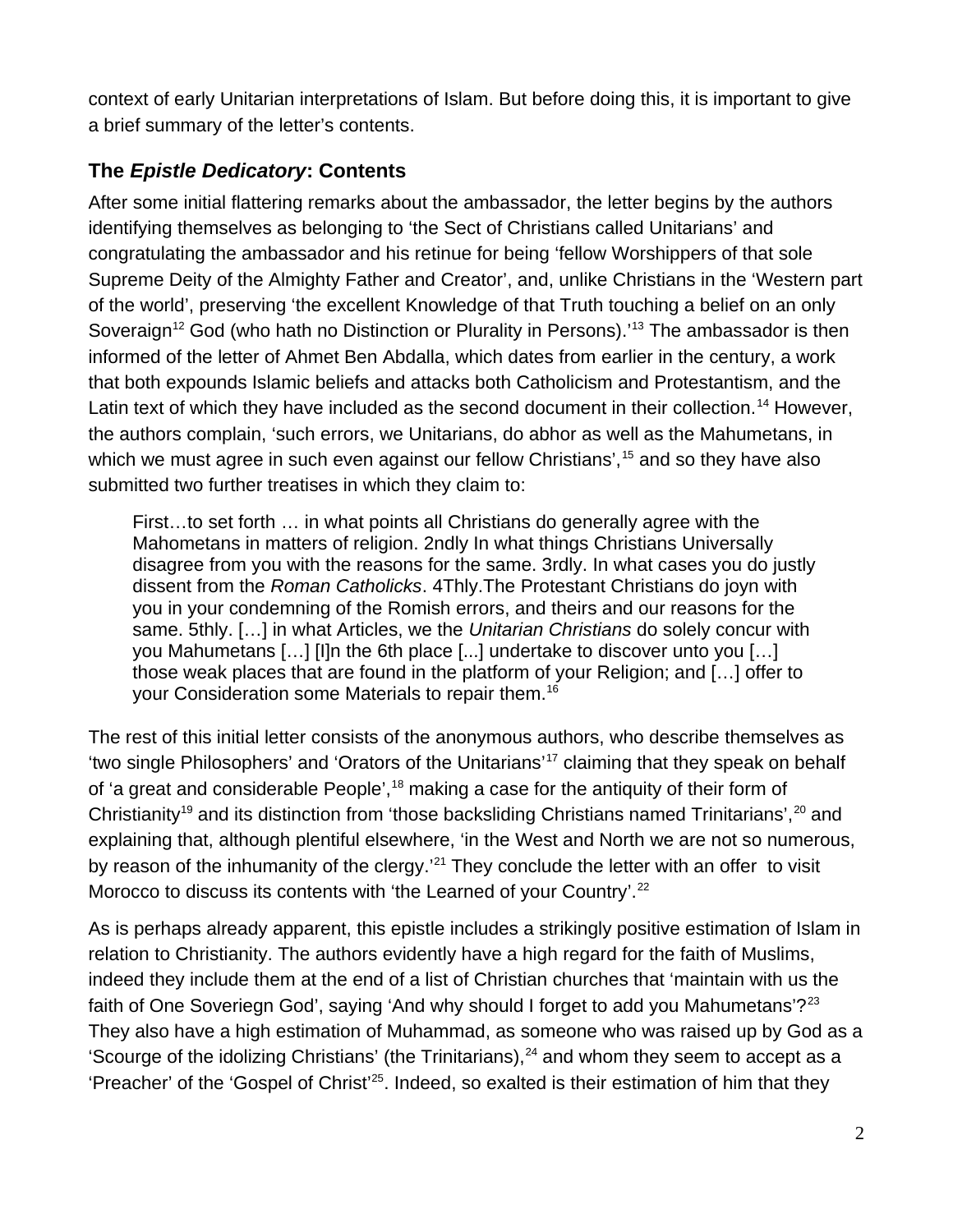cannot believe that he is responsible for the 'many and frequent repugnancies, as are to be seen in those Writings and Laws that are nowadays giv'n out under his name.<sup>'26</sup>

It should be noted that despite what is said in the *Epistle Dedicatory,* the Unitarian treatises submitted with the *Epistle* do not systematically address the topics enumerated; indeed, some are barely touched upon. For example, there is only one occasion where an interpolation in the Qur'an is identified and the grounds for judging it to be so are explained (the text discussed is Sura 4.157 which concerns the Qur'anic claim that Jesus only seemed to have been crucified).<sup>27</sup> The two Latin Unitarian treatises are far from polished and were clearly written in a rush; as the authors say, they have 'ten times more to urge on the Same subject that we present' and that the papers were the work of a 'few days'.<sup>28</sup>

### **The** *Epistle Dedicatory***: Context**

To make sense of the letter, it is helpful to understand something of the relationship between early Unitarians and Islam that this letter both reflects and also seeks to develop.

On the one hand early Unitarians regularly found themselves described as being virtually synonymous with Muslims, as 'more Mahometan than Christian',<sup>29</sup> with the Racovian Catechism dismissed as the 'Racovian Alcoran'.<sup>30</sup> An important antitrinitarian writing, Arthur Bury's *Naked Gospel* (1690), could be accused of being so like the Qur'an that it amounted to no more than 'a Commentary on that Text'.<sup>31</sup>

There was a clear attempt to associate this form of dissent with a religion that was largely viewed as a work of 'imposture', something dangerously alluring but blasphemous, diabolical, and – given the dominance of the Ottoman empire and anxiety about the depredations of Barbary slavers – physically threatening.<sup>32</sup> To get some sense of the nature of the dominant, hostile discourse concerning Islam and Muslims in this period in England one need only read the 'Needful Caveat' that accompanied the first English translation of the Qur'an which appeared in 1649. In it the reader is told that the Qur'an is made up of '1. Of Contradictions. 2. Of Blasphemies, 3. Of ridiculous Fables. 4. Of Lyes'.<sup>33</sup> Or note the title of one of the first books in Arabic translated into English, William Bedwell's *Mohammedis Imposturae: That Is, A Discovery of the Manifold Forgeries, Falshoods, and Horrible Impieties of the Blasphemous Seducer Mohammed with a Demonstration of the Insufficiencie of His Law, Contained in the Cursed Alkoran* (1615). Or take a cursory look at one of the captivity narratives that were so popular in the period and recounted the horrors of falling into the hands of North African pirates.<sup>34</sup> Given the widespread hostility towards Islam, it was a damning association to make. Some evidence of this is seen in Leslie's polemical accusation that the only reason Socinians did not openly acknowledge Muhammad as one of their fathers was because 'the people would stone you for they all have a great aversion to Mahomet.<sup>35</sup>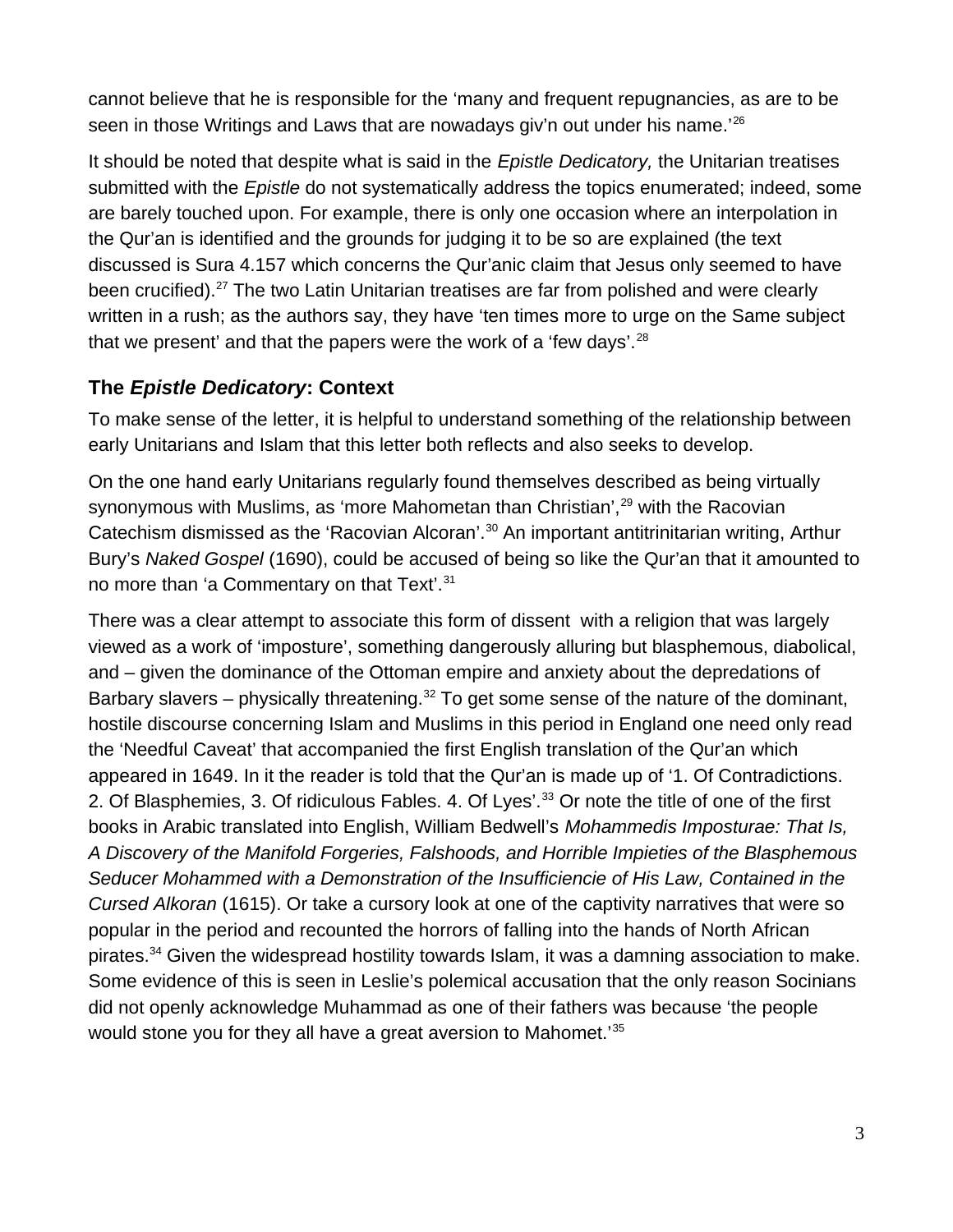In some ways this was a continuation of long tradition of orthodox polemic against antitrinitarians that went back as far as Servetus, as well as the early years of the Transylvanian movement, as opponents sought to deny their Christian status and claimed that they preached a 'Turkish Christ'.<sup>36</sup> It was not something exclusive to Unitarians – such accusations could be made of other dissenters too  $-$  Quakers for example<sup>37</sup> – and Unitarians could find themselves being accused of being Jews, pagans, atheists and papists as well as Muslims,<sup>38</sup> but the accusation that the they were really Muslims, or 'much more Mahometans than Christians', <sup>39</sup> was extremely common in relation to Unitarians, and more than any other group.

Such language reflected the common assumption, found even on occasions where they were not targets of polemic, that antitrinitarian Christianity had a strong affinity with Islam.<sup>40</sup> Indeed, somewhat later, we can find Gibbon using the term 'Unitarian', in his famous *The History of the Decline and Fall of the Roman Empire*, to refer to Muhammad,<sup>41</sup> picking up on language that can be found at the beginning of eighteenth century, if not before. $42$ 

Indeed, as the authors of the *Epistle Dedicatory* had noted, Socinianism had thrived under Islamic rule, $43$  and rather than this being evidence of the intolerance of trinitarians, as the letter and other Unitarian literature claimed,<sup>44</sup> their critics saw this as conclusive proof that the Unitarians were Muslims in all but name.<sup>45</sup> For its opponents, Socinianism was virtually indistinguishable from Islam, the differences largely 'imperceptible'.<sup>46</sup>

However, even more concerning, it was claimed that Unitarianism 'makes way for Mahometanism',<sup>47</sup> that Unitarianism inevitably led from Christianity to Islam. As Thomas Calvert remarked, 'If any Christians turne Mahometans they begin with Arianisme, and Socinianisme, and then Turcisme is not so strange a thing.<sup>48</sup> And, as conclusive proof of this, famous converts from antitrinitarianism to Islam were paraded as proof, notably Adam Neuser and Paul Alciat<sup>49</sup> – although actually it was only true of the former,<sup>50</sup> a prominent Reformed Protestant theologian from Heidelberg.<sup>51</sup> Such a perception does not seem to have been one held solely by trinitarian Christians, as Ottoman Muslims expressed much the same view. Leibniz, for example, recounted reading about how a Turk, on hearing a Polish Socinian talk about his faith, wondered why he did not get circumcised and become a Muslim.<sup>52</sup>

Indeed, Socinianism was often described as even worse than Islam from the perspective of orthodox Christians. Although both made use of similar arguments against the trinity<sup>53</sup> theologically, Unitarianism could be judged as even more inadequate in its understanding of such things as Christology or predestination;<sup>54</sup> as Whitaker put it, in his *The Origin of Arianism,* written towards the end of the eighteenth century, 'The truth is, that even Mahomet himself, weak and wicked as he was, never ventured out into the high blasphemies of Socinianism.<sup>'55</sup> It was also thought worse because it was potentially more dangerous than Islam, causing Christianity to be destroyed from within.<sup>56</sup>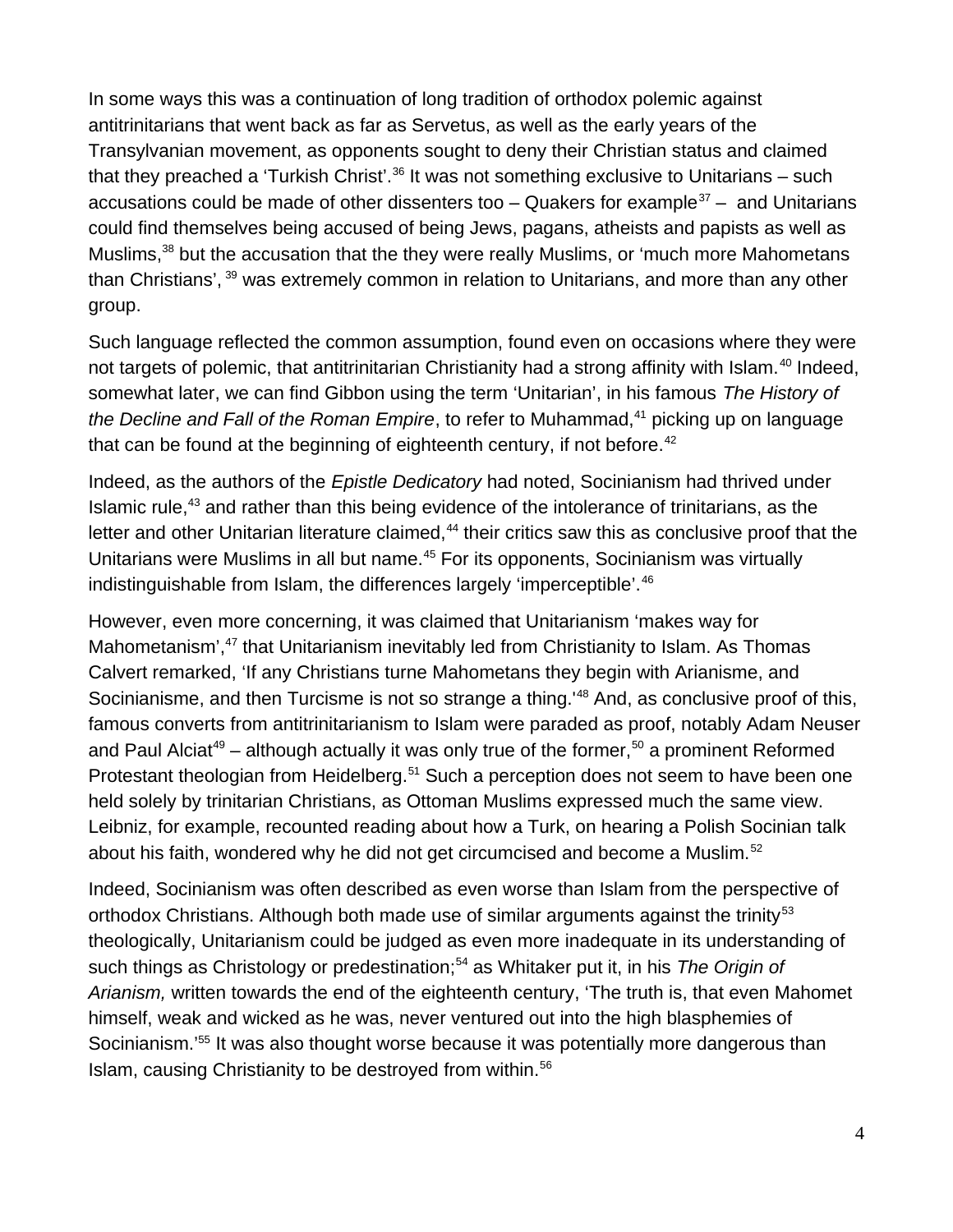But it is also important to note that although the claims about the affinities between Unitarianism and Islam were intended to be damning, they were not always understood that way by Unitarians themselves. Although some could be 'enraged' by the association with Islam,<sup>57</sup> William Freke, for example, was happy to praise Muhammad and the Qur'an for defending the unity of God against the errors of trinitarian Christians,<sup>58</sup> and Stephen Nye could talk favourably about Muhammad as someone who set out 'to restore the Belief of the Unity of GOD, which at that time was extirpated among the Eastern Christians, by the Doctrines of the Trinity and Incarnation [...] Mahomet meant not his Religion should be esteemed a new Religion, but only the Restitution of the true Intent of the Christian Religion'.<sup>59</sup> Bury could say that 'Mahomet professed all the articles of the Christian faith'.<sup>60</sup>

Indeed, as some of their critics accurately observed, founding figures within Socinianism more generally had been happy to both acknowledge that the Qur'an contained the same message of the unity of God that they proclaimed, $61$  and to make use of the Qur'an to support their case. Francis David, for example, used it support his non-adorationist understanding of Jesus, $62$  and both Servetus and Socinus $63$  made some use of it too. As the Unitarian historiographer of the Polish radical reformation, Stanislas Lubieniecki, could say of Servetus, he 'sucked honey even out of the very thistles of the Koran'<sup>64</sup> in arriving at his doctrine, and in his famous trial in Geneva in 1553 he had to defend his use of the Qur'an to support his theological thought.<sup>65</sup> La Croze, the French critic of Socinianism, could claim, with some justification, that Unitarians, in the infancy of their sect, 'cited the Alcoran as one of the Classick Books of their Religion',<sup>66</sup> even if later followers were rather more reticent in acknowledging this debt.<sup>67</sup>

The *Epistle Dedicatory* clearly reflects the major tropes that characterised the relationship between Unitarianism and Islam as understood by early Unitarians. It is, in most respects, not innovative but rather representative of early Unitarian views, notably in the way it identifies fundamental commonalities between the two religions, embracing rather than rejecting something central to anti-Unitarian polemic. It was, however, clearly different in some significant respects.

I) Much antitrinitarian writing, whilst praising elements of Islamic belief and practice nonetheless repeated age-old calumnies against Muhammad. Bury, for example, despite his positive appraisal of Muhammad as a reformer who restored the true Christian gospel, could call him 'a lewd brainsick Scounderel and his Doctrines (as far as they are His) no better than extravagant whimsies, or lewd panders to lust)' – repeating a number of common pejorative epithets.<sup>68</sup> The *Epistle Dedicatory* contains no such slanders, and Muhammad is praised as a man of 'judgement' and, as we have noted, a 'Preacher' of the 'Gospel of Christ'.<sup>69</sup>

II) The treatment of Muhammad and Islam found in the *Epistle Dedicatory* was unusual in being so sustained. Most antitrinitarian writings, especially English ones, only touched on the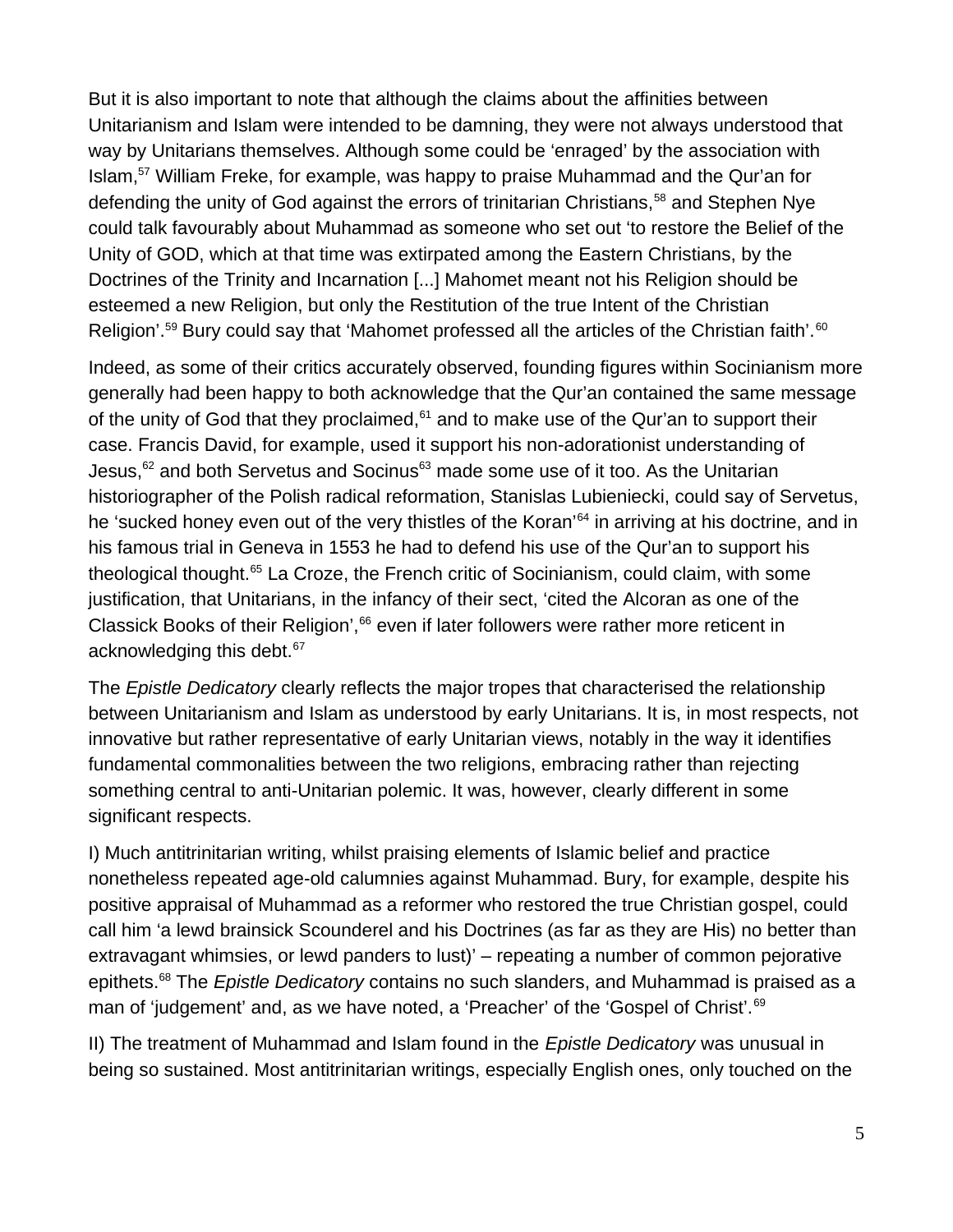subject of Islam briefly, with the notable exception of Henry Stubbe's *The Originall & Progress of Mahometanism*, <sup>70</sup> in which 'Trinitarian Christianity is dismissed as hopelessly corrupt and false in favour of Islam, which is represented as the religion of Christ and the Apostles<sup> $71$ </sup> or John Toland's *Nazarenus: Or, Jewish, Gentile, and Mahometan Christianity* (1718).

III) The *Epistle Dedicatory* was also distinctive in the audience that it addressed. Antitrinitarian texts that mention Islam were almost invariably written to other Christians. The only exception to this is Adam Neuser's famous letter to Sultan Selim II in 1570 (and possibly some writings by Jacob Palaeologus). $^{72}$ 

IV) The positive valuation of Islam combined with the critical approach towards Islamic texts within the letter is exceptional. The fact that the Unitarians were acting in the same way in respect to both the Bible and the Qur'an was something that even their opponents thought worthy of note,<sup>73</sup> and clearly set them apart from the likes of Henry Stubbe.<sup>74</sup> It is especially interesting that de Versé, the 'agent' of the Unitarians named by Tenison as the figure who delivered the papers, was very much at the forefront of these developments, as both the translator into Latin of Richard Simon's important historical-critical work on the Old Testament, *Histoire Critique du Vieux Testament,<sup>75</sup>* and someone with a reputation as a radical biblical critic.<sup>76</sup>

## **Conclusion**

There is much more than can be said. Clearly the *Epistle Dedicatory* does merit careful scrutiny. However, I would like to leave you with some observations about the consequences of examining this text.

As we have noted, Gordon was technically wrong to call the *Epistle Dedicatory* the 'primary' document of Unitarianism as Hedworth had used the term 'Unitarian' a decade earlier. Indeed, Unitarians, for most of their history, have been reticent about being associated with it. It was their opponents, beginning Charles Leslie in 1708, who published it, not Unitarians, and they did this stigmatise the movement and its leaders:<sup>77</sup> Priestly found it quoted against him,<sup>78</sup> and it was used as part of a campaign to smear the Unitarian version of the New Testament published by Thomas Belsham in 1808 and as grounds for excluding Unitarians from membership of Bible Societies.<sup>79</sup> It was even quoted in the House of Lords as part of a successful attempt to have Unitarians debarred from being trustees of a major charity as late as 1839.80

Nonetheless, however reluctant Unitarians have been to acknowledge the *Epistle Dedicatory*, it would be hard to say that it did not deserve a place in any reasonable narrative of Unitarian origins. Surely, at the very least, McLachlan was right to say that it represents 'the growth of a new self-consciousness' within Unitarians.<sup>81</sup> If that is the case, in the light of the above, we need to recognise how exceptional the letter really is, and so, by implication, how exceptional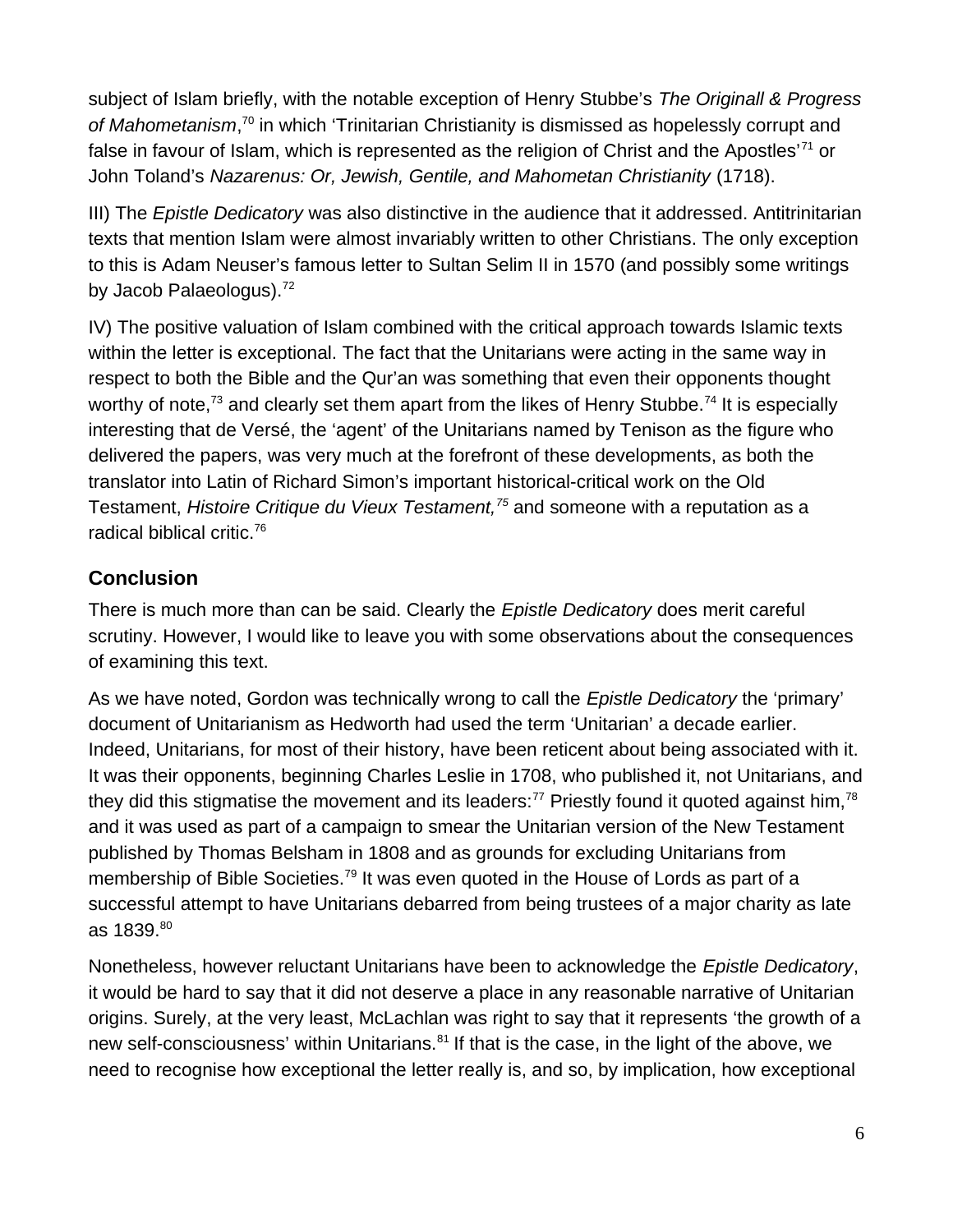is the story of the birth of English Unitarianism. There is no other example of the genesis of a major Christian movement in which Islam, or indeed any other non-Christian religion, was a central, defining interlocutor*,* other than the birth of the early Christian church itself – although even there the parallel breaks down, as Christianity was initially a messianic sect *within* Judaism.<sup>82</sup> At the very least the story of the origins of early English Unitarianism is not solely one of intra-Christian struggles, of arguments about reason and the scripture – or rather not solely *Christian* scripture.

The *Epistle Dedicatory* is a far from easy text for modern Unitarian readers. Its presuppositions about God and Christianity are not central to the lived religion of many its contemporary adherents. The notion that other religions, let alone their sacred texts, have weaknesses that Unitarians can repair, might seem a little insensitive at best. And despite the positive language about Muhammad and the emphasis upon the commonality of belief between Muslims and Unitarians, ultimately the authors of the *Epistle Dedicatory* intended to convert the ambassador and his compatriots to Unitarian Christianity, again probably not something that sits comfortably amongst many contemporary Unitarians and their liberal religious sensibilities. Other models of Unitarian engagement with Islam in the past, such as the 'cultural enmeshment' identified by Ritchie in Hungary and Transylvania in the sixteenth century, and the importance of recognising a 'paradigm of shared understanding',<sup>83</sup> may well have more contemporary utility.

Nonetheless, however awkward this piece of Unitarian history is, the *Epistle Dedicatory* does show how innovative, bold and disturbing radical dissent can be, how it can envisage relationships and commonalities that go beyond the limits of the prevailing thinking and practice of the time. And that, surely, makes it a text of considerable value today.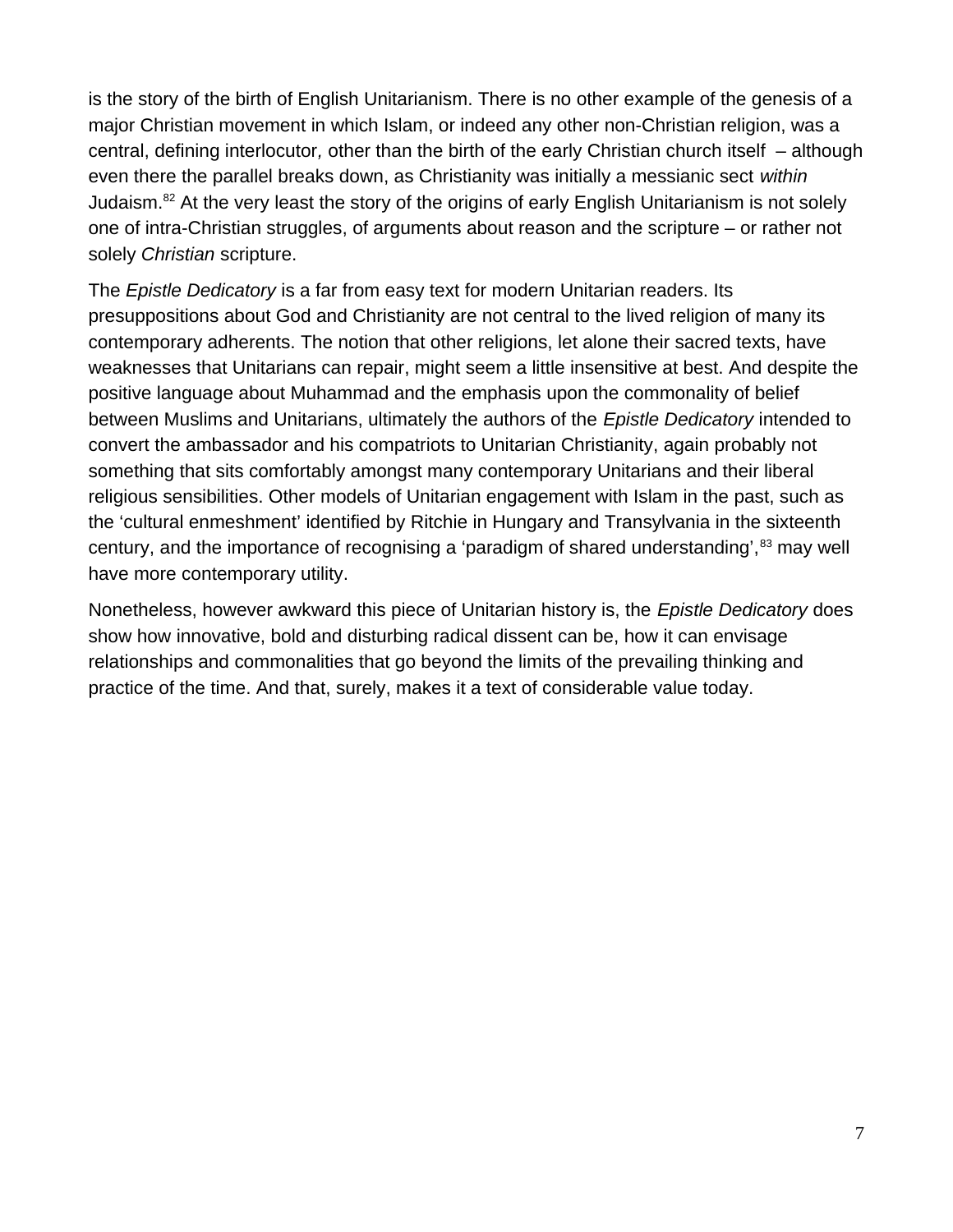1 For the ambassador ibn Haddu's visit see Wilfrid Blunt, *Black Sunrise; the Life and Times of Mulai Ismail, Emperor of Morocoo, 1646-1727* (London: Methuen, 1951), pp. 190–96; Caroline Stone, 'An "Extreamly Civile" Diplomacy', *Saudi Aramco World*, 63.1 (2012), 16–23; Tazi Abd al-Hadi al-, 'Muhammad ibn Haddu', ʿ *Academia*, 2 (1985), 55–80. For an example of the positive estimation of Haddu see John Evelyn, *The Diary of John Evelyn*, ed. by Austin Dobson, 3 vols (London: MacMillan, 1906), iii, pp. 77–78.

2 Lambeth Palace Library MS Tenisoniani 673. The volume is entitled *Systema Theologiae Socinianae*.

3 Martin Mulsow, 'The "New Socinians": Intertextuality and Cultural Exchange in Late Socinianism', in *Socinianism And Arminianism: Antitrinitarians, Calvinists, and Cultural Exchange in Seventeenth-Century Europe*, ed. by Martin Mulsow and Jan Rohls (Leiden: Brill, 2005), pp. 49–78 (p. 60).

4 For example, George Chryssides, *The Elements of Unitarianism* (Shaftesbury: Element, 1998), p. 68; Susan Ritchie, 'The Pasha of Buda and the Edict of Torda: Transylvanian Unitarian/Islamic Ottoman Cultural Enmeshment and the Development of Religious Tolerance', *Journal of Unitarian Universalist History*, 30 (2005), 36–54 (p. 43); Susan Ritchie, *Children of the Same God: The Historical Relationship Between Unitarianism, Judaism, and Islam* (Boston MA: Skinner House Books, 2014), p. 28; Leonard Smith, *The Unitarians: A Short History*, 2nd edn (Arnside: Lensden Publishing, 2008), pp. 58–59.

5 Ritchie is incorrect to say that the 'only trace of its existence' was preserved by Leslie (Ritchie, 'The Pasha of Buda', p. 43).

6 The treatises were: (a) the *Epistola Ameth Benandala Mahumetani*, an excerpt from an earlier work of Muslim apologetics by Muhammad Alguazir, entitled *Apologia contra la ley Cristiana*, which is, itself, dependent upon the apologetic works of Muhammad al-Sanūsī. See Gerard Wiegers, 'Al-Andalusi Heritage in the Maghreb: The Polemical Work of Muhammad Alguazir (fl. 1610)', in *Poetry, Politics, and Polemics: Cultural Transfer Between the Iberian Peninsula and North Africa*, ed. by Zwartjes Otto, Geert Jan van Gelder, and Ed de Moor (Amsterdam: Rodopi, 1996), pp. 107–132; (b) *Animadversiones in praecedentem epistolam*, which consists of a series of observations on the preceding treatise, from an antitrinitarian perspective; (c) *Theognis Irenaeus Christiani lectori salutem*, which takes the form of a sustained antitrinitarian polemic, written under the name of an Arian bishop of Nicaea from the fourth century. The author claims that it was commissioned to be a preface to a commentary on the *Epistola Ameth Benandala Mahumetani*.

7 Alexander Gordon, 'The Primary Document of English Unitarianism', *Christian Life*, 18 September 24th (1892), 464–65; October 1 (1892), 476–77; October 29 (1892), 523–24; Alexander Gordon, *Heads of English Unitarian History* (London: Philip Green, 1895), pp. 22–23.

8 Ibid., p. 22.

9 Ibid., p. 23.

10 Ibid., p. 13.

11 Henry Hedworth, *Controversy Ended* (London: Francis Smith, 1673), p. 53.

12 I have retained the spelling of the original document which is not always consistent.

13 Charles Leslie, *The Socinian Controversy Discuss'd* (London: G. Strahan, 1708), p. v.

14 A Lutheran theologian, Zacharias Grape, subsequently published a version of it with a refutation. See Zacharias Grapius, *Ahmet Ben-Abdala Mohammedani Epistola Theologica de Articulis Quibusdam Fidei* (Rostock: Nicolai Schwiegerovii, 1705).

15 Leslie, Socinian Controversy, pp. vi, xii.

16 Ibid., pp. vi–vii.

17 Ibid., p. ix

18 Ibid., p. ix.

19 Ibid., p. ix.

20 Ibid., p. ix.

21 Ibid., p. xi.

22 Ibid., p. xiii.

23 Ibid., p. ix.

24 Ibid., p. vii.

25 Ibid., p. viii.

26 Ibid., p. viii.

27 Lambeth Palace Library MS Tenisoniani 673: 36r-v. For a discussion of this see Martin Mulsow, 'Socinianism, Islam and the Radical Uses of Arabic Scholarship', *Al-Qantara*, 31 (2010), 549–86 (pp. 572–76).

28 Leslie, *Socinian Controversy*, p. viii.

29 Ibid., p. xxv.

30 Francis Cheynell, *The Divine Trinunity of the Father, Son, and Holy Spirit* (London: T.R. and E.M., 1650), p. 422.

31 Thomas Long*, An Answer to a Socinian Treatise, Call'd The Naked Gospel* (London: Randal Taylor, 1691), p. 12. 32 Gerald MacLean and Nabil Matar, *Britain and the Islamic World, 1558-1713* (Oxford: Oxford University Press,

2011), p. 232.

33 Alexander Ross, 'A Needful Caveat or Admonition', in *The Alcoran of Mahomet*, ed. by Anon. (London: s.n., 1649), pp. Eer–Ff3v (p. Ff2r).

34 For a helpful collection, see Piracy, Slavery and Redemption: Barbary Captivity Narratives from Early Modern England, ed. by Daniel J. Vitkus (New York, NY: Columbia University Press, 2001).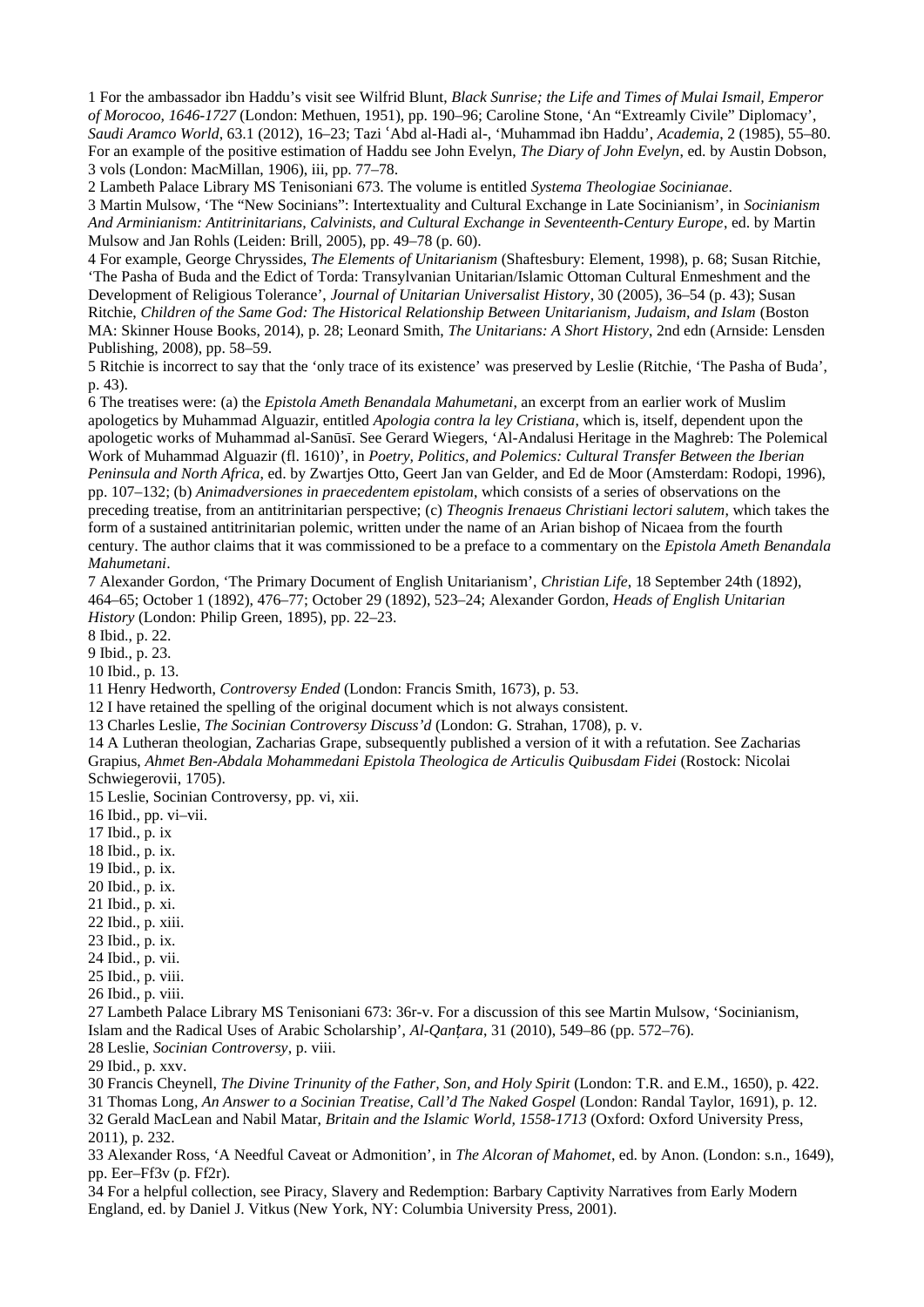35 Leslie, *Socinian Controversy*, p. 28.

36 Mulsow, 'Socinianism', p. 559. Mihály Balázs, *Early Transylvanian Antitrinitarianism (1566-1571)*: From Servet to Palaeologus (Baden-Baden: Valentin Koerner, 1996), p. 151.

37 See, for example, Justin J. Meggitt, 'Islam and Christianity in the Works of George Fox', in *Christian-Muslim Relations. A Bibliographical History. Volume 8. Northern and Eastern Europe (1600-1700)*, ed. by David Thomas and John Chesworth (Leiden: Brill, 2016), pp. 527–34 (p. 532).

38 John Edwards, *The Socinian Creed* (London: J. Robinson, 1697), p. 221.

39 Charles Leslie, *The Truth of Christianity* (London: G. Poole, 1711), p. 157.

40 Richard Baxter, *The Cure of Church-Divisions* (London: Nevil Symmons, 1670), p. 49.

41 See Edward Gibbon, *The History of the Decline and Fall of the Roman Empire*, 6 vols (London: William Hallhead, 1788), v., pp. 204, 221, 679.

42 Maturin Veyssière La Croze, 'Historical and Critical Reflections on Mahometanism and Socinianism', in *Four Treatises Concerning the Doctrine, Discipline and Worship of the Mahometans*, by H. Reland, A. Bobovius, and Anon. (London: B. Lintott, 1712), pp. 153–244 (p. 182).

43 Leslie, *Socinian Controversy*, p. ix.

44 Anon., *A Brief History of the Unitarians* (s.l.: s.n., 1687), p. 30; Paul Best, *Mysteries Discovered* (London: s.n., 1647), p. 15.

45 Leslie, *Socinian Controversy*, p. 43.

46 La Croze, p. 230.

47 J. Gailhard, *The Blasphemous Socinian Heresie Disproved and Confuted* (London: R. Wellington, 1697), p. 4. 48 Thomas Calvert, *The Blessed Jew of Marocco* (York: Nathaniel Brookes, 1648), p. 221.

49 Calvert, p. 221; Francis Cheynell, *The Rise, Growth, and Danger of Socinianisme* (London: Samuel Gellibrand, 1643), p. 31; Edward Stillingfleet, *A Discourse in Vindication of the Doctrine of the Trinity* (London: Henry Mortlock, 1697), p. lix; La Croze, pp. 213–18. Interestingly this accusation continued to dog later generations of Unitarians. See Samuel Horsley, *Tracts in Controversy with Dr. Priestley* (Gloucester: J. Robson, 1789), p. 266.

50 Paul Alciat remained some kind of Socinian. See Pierre Bayle, *A General Dictionary, Historical and Critical*, 10 vols (London: J. Bettenham, 1735), i, pp. 448–50.

51 See Christopher J. Burchill, *The Heidelberg Antitrinitarians* (Baden-Baden: Editions Valentin Koerner, 1989). Bayle, i, pp. 448–50. There were others too, such as the influential Hungarian Unitarian convert İbrahim Müteferriqa. See Tijana Krstić, 'Illuminated by the Light of Islam and the Glory of the Ottoman Sultanate: Self-Narratives of Conversion to Islam in the Age of Confessionalization', *Comparative Studies in Society and History*, 51.1 (2009), 35– 63 (pp. 61–62). For another, unnamed but clearly influential Socinian convert to Islam see Gottfried W. Leibniz, 'A Letter from Mr Leibnitz to the Author of the Reflections upon the Origin of Mahometanism', in *Four Treatises* 

*Concerning the Doctrine, Discipline and Worship of the Mahometans*, by H. Reland, A. Bobovius, and Anon. (London: B. Lintott, 1712), pp. 245–54 (p. 230).

52 Leibniz, p. 248.

53 Leibniz, p. 188.

54 La Croze, 'Historical and Critical Reflections', pp. 188–89.

55 John Whitaker, *The Origin of Arianism Disclosed* (London: John Stockdale, 1791), p. 400.

56 Leslie, The Socinian Controversy, p. xxv.

57 La Croze, 'Historical and Critical Reflections', p. 195:

58 William Freke, *A Vindication of the Unitarians* (London: s.n., 1687), p. 27.

59 Anon., *A Letter of Resolution Concerning the Doctrines of the Trinity and the Incarnation* (London: s.n., 1691), p. 18. (This text is usually assumed to be written by Nye.)

60 Bury, p. B2v.

61 Leibniz, p. 235.

62 Faustus Socinus, *Fausti Socini senensis operum tomus alter continens ejusdem scripta polemica*, 2 vols (Irenopoli [Amsterdam]: s.n., 1656), II, p. 751, col. 2 (in the context of a dialogue between David and Socinus). See Peter Hughes, 'In the Footsteps of Servetus: Biandrata, David and the Quran'*, Journal of Unitarian Universalist History*, 31 (2006), 57–63.

63 Socinus, II, pp. 535–36.

64 Stanislaw Lubieniecki, *History of the Polish Reformation: And Nine Related Documents*, ed. by George Huntston Williams (Minneapolis, MN: Augsburg Fortress, 1995), p. 159.

65 See Jean Calvin, *Joannis Calvini opera quae supersunt omnia*, 58 vols, ed. by E. Cunitz, J. Baum, E. Reuss (Brunsvigae: C. A. Schwetschke, 1863), viii, p. 765. For Servetus and the Qur'an see Peter Hughes, 'Servetus and the Quran', *Journal of Unitarian Universalist History*, 30 (2005), 55–70; Peter Hughes, 'Servetus and Islam: In His Life', in *Servetus: Our 16th Century Contemporary*, ed. by Richard Boeke and Patrick Wynne-Jones (London: International Association for Religious Freedom, 2011), pp. 11–16; Jaume de Marcos Andreu, 'Servetus and Islam: In His Writings', in *Servetus: Our 16th Century Contemporary*, ed. by Richard Boeke and Patrick Wynne-Jones (London: International Association for Religious Freedom, 2011), pp. 17–28.

66 La Croze, p. 212.

67 La Croze, p. 195.